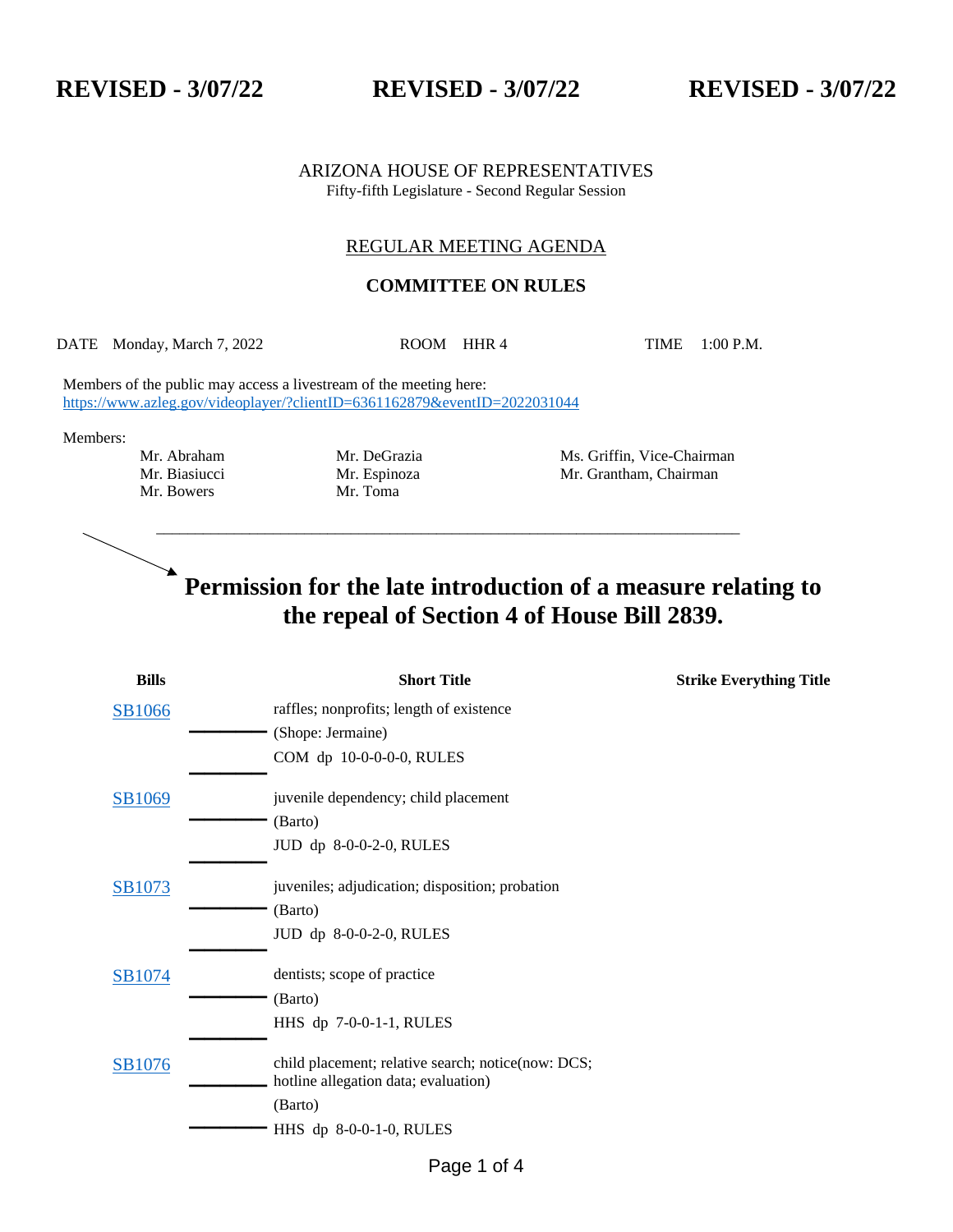| <b>Bills</b>  | <b>Short Title</b>                                         | <b>Strike Everything Title</b> |
|---------------|------------------------------------------------------------|--------------------------------|
| <b>SB1080</b> | acupuncture; scope of practice; assistants                 |                                |
|               | (Barto)                                                    |                                |
|               | HHS dp 9-0-0-0-0, RULES                                    |                                |
| <b>SB1083</b> | ASRS; modifications                                        |                                |
|               | (Livingston)                                               |                                |
|               | GE dp 11-0-0-2-0, RULES                                    |                                |
| <b>SB1084</b> | public retirement systems; administration                  |                                |
|               | (Livingston)                                               |                                |
|               | GE dpa 13-0-0-0-0, RULES                                   |                                |
| <b>SB1088</b> | physicians; naturopathic medicine                          |                                |
|               | (Barto)                                                    |                                |
|               | HHS dp 9-0-0-0-0, RULES                                    |                                |
| <b>SB1089</b> | liens; fees; exemption                                     |                                |
|               | (Shope)                                                    |                                |
|               | GE dp 13-0-0-0-0, RULES                                    |                                |
| SB1094        | petition signatures; description; invalidity               |                                |
|               | (Mesnard: Leach)                                           |                                |
|               | GE dp 7-6-0-0-0, RULES                                     |                                |
| <b>SB1115</b> | in-state student status; veterans                          |                                |
|               | (Borrelli)                                                 |                                |
|               | ED dp 10-0-0-0-0, RULES                                    |                                |
| <b>SB1160</b> | AZ529 plan; advisory committee; membership                 |                                |
|               | (Leach)                                                    |                                |
|               | ED dp 10-0-0-0-0, RULES                                    |                                |
| <b>SB1190</b> | health care directives registry; access                    |                                |
|               | (Shope)                                                    |                                |
|               | HHS dp 9-0-0-0-0, RULES                                    |                                |
| <b>SB1202</b> | nursing care; assisted living; continuation                |                                |
|               | (Pace)                                                     |                                |
|               | HHS dp 9-0-0-0-0, RULES                                    |                                |
| SB1212        | veterans' services department; commission;<br>continuation |                                |
|               | (Leach: Borrelli, Gonzales, et al)                         |                                |
|               | MAPS dp 15-0-0-0-0, RULES                                  |                                |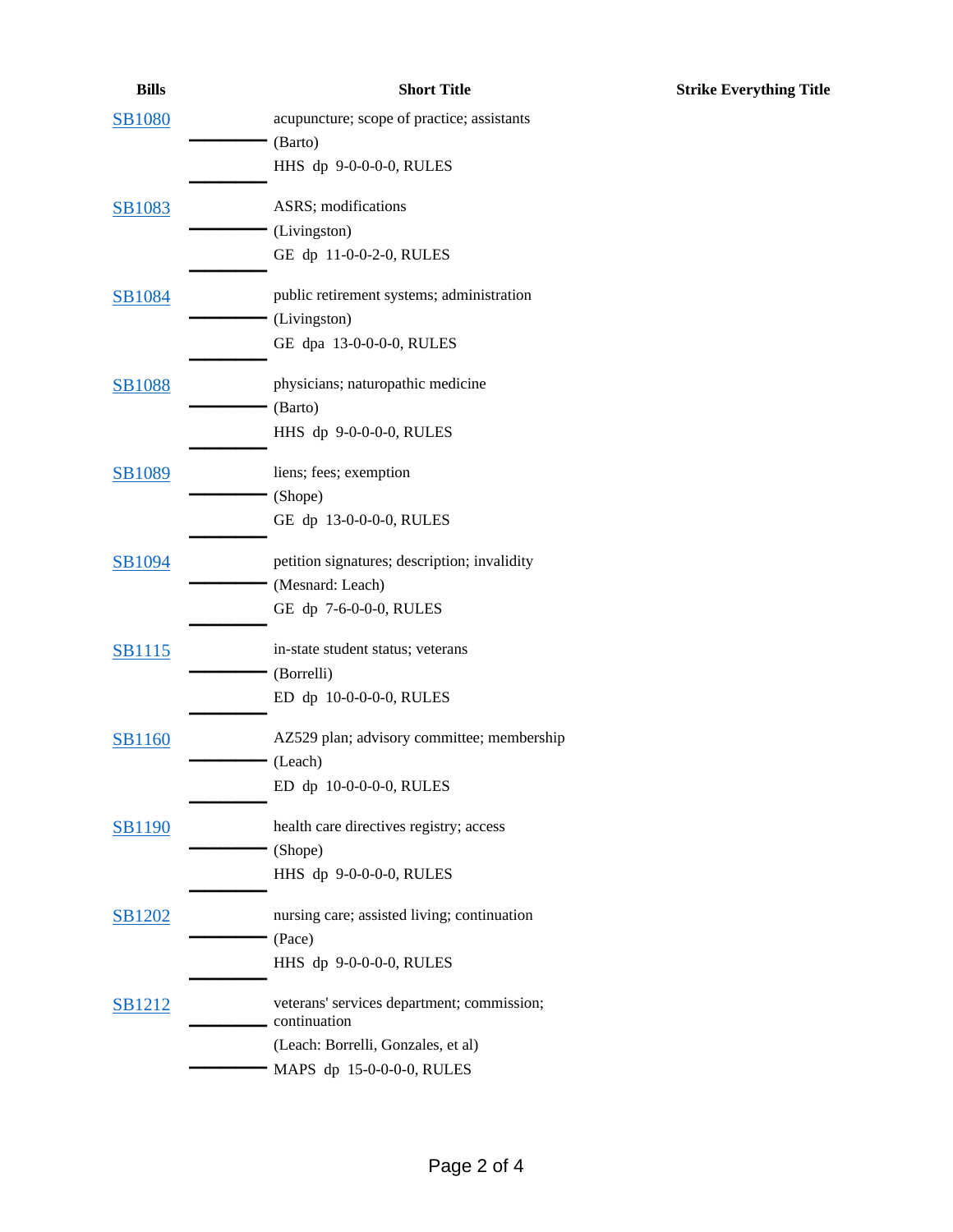| <b>Bills</b>  | <b>Short Title</b>                                            | <b>Strike Everything Title</b> |
|---------------|---------------------------------------------------------------|--------------------------------|
| <b>SB1238</b> | state lands; appraisals; leases; rights-of-way                |                                |
|               | (Kerr)                                                        |                                |
|               | LARA dp 11-0-0-0-0, RULES                                     |                                |
| SB1242        | nursing care; assisted living; regulation                     |                                |
|               | (Pace)                                                        |                                |
|               | HHS dp 9-0-0-0-0, RULES                                       |                                |
| <b>SB1250</b> | divestment; boycott; Israel; public entities                  |                                |
|               | (Gowan)                                                       |                                |
|               | GE dp 8-5-0-0-0, RULES                                        |                                |
| SB1257        | long-term recreational vehicle parks; caregivers              |                                |
|               | (Mesnard)                                                     |                                |
|               | COM dp 10-0-0-0-0, RULES                                      |                                |
| SB1265        | property tax liens; foreclosure; notice                       |                                |
|               | (Livingston)                                                  |                                |
|               | WM dp 8-0-0-2-0, RULES                                        |                                |
| SB1267        | property; classification; primary residence                   |                                |
|               | (Livingston)                                                  |                                |
|               | WM dp 10-0-0-0-0, RULES                                       |                                |
| SB1275        | fireworks; use; overnight hours; prohibition                  |                                |
|               | (Mesnard: Shah)                                               |                                |
|               | MAPS dp 14-1-0-0-0, RULES                                     |                                |
| SB1276        | state real estate department; continuation                    |                                |
|               | (Mesnard)                                                     |                                |
|               | COM dp 10-0-0-0-0, RULES                                      |                                |
| <b>SB1300</b> | tribal college dual enrollment program                        |                                |
|               | (Shope)                                                       |                                |
|               | ED dp 10-0-0-0-0, RULES                                       |                                |
| <b>SB1321</b> | conforming legislation; postsecondary education<br>commission |                                |
|               | (Shope)                                                       |                                |
|               | ED dp 10-0-0-0-0, RULES                                       |                                |
| SB1376        | codes; ordinances; use of refrigerants.                       |                                |
|               | (Gray)                                                        |                                |
|               | NREW dp 12-0-0-0-0, RULES                                     |                                |